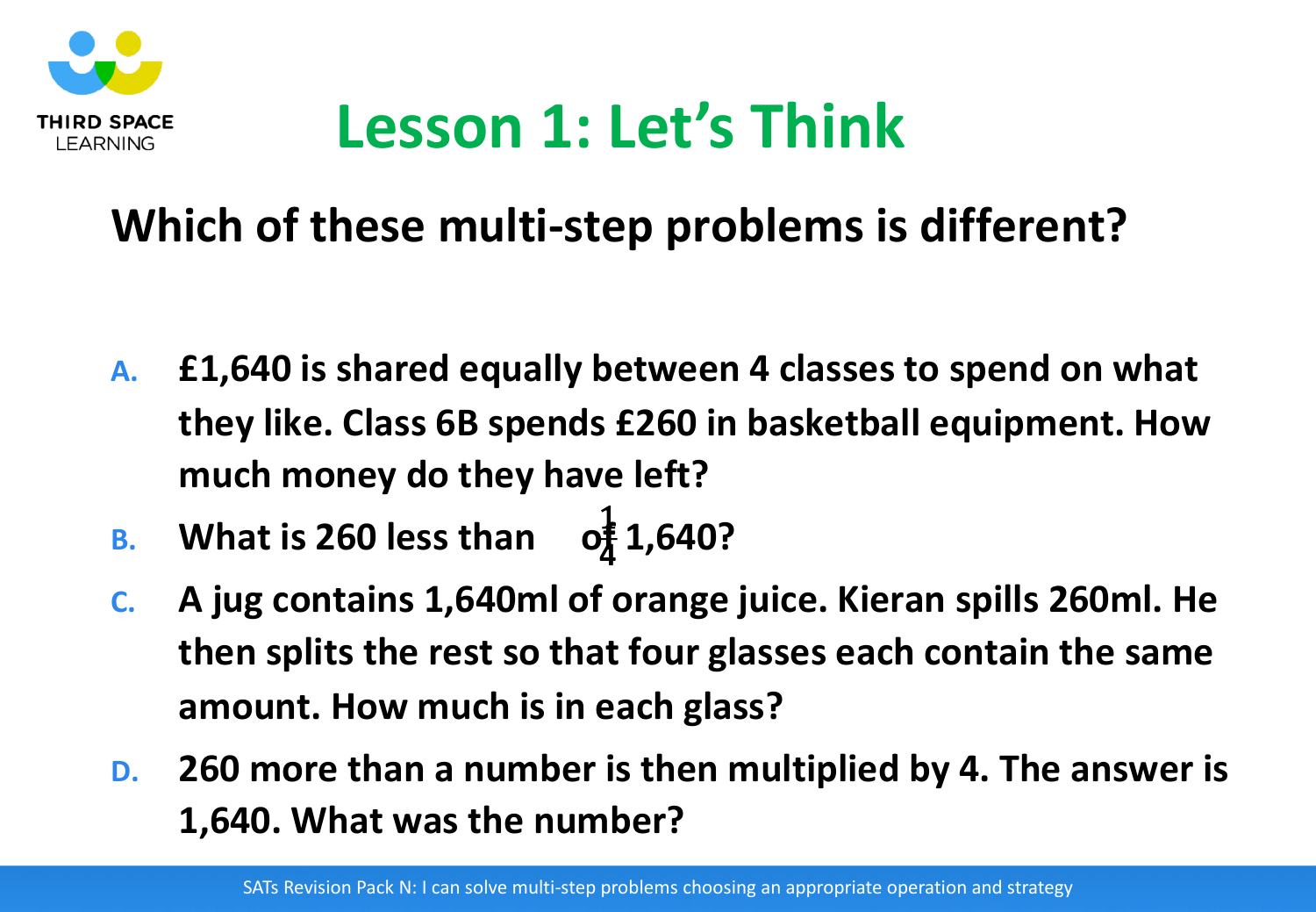

## **Lesson 1: Let's Apply**

**A chocolate company decides to cut the length of a chocolate bar by . It is now 12cm long. How long was it? 1 4**

**Instead of answering this problem, find as many ways as possible to represent it visually. You could use maths equipment or draw a bar model. What different operations would you need to use to solve the problem?**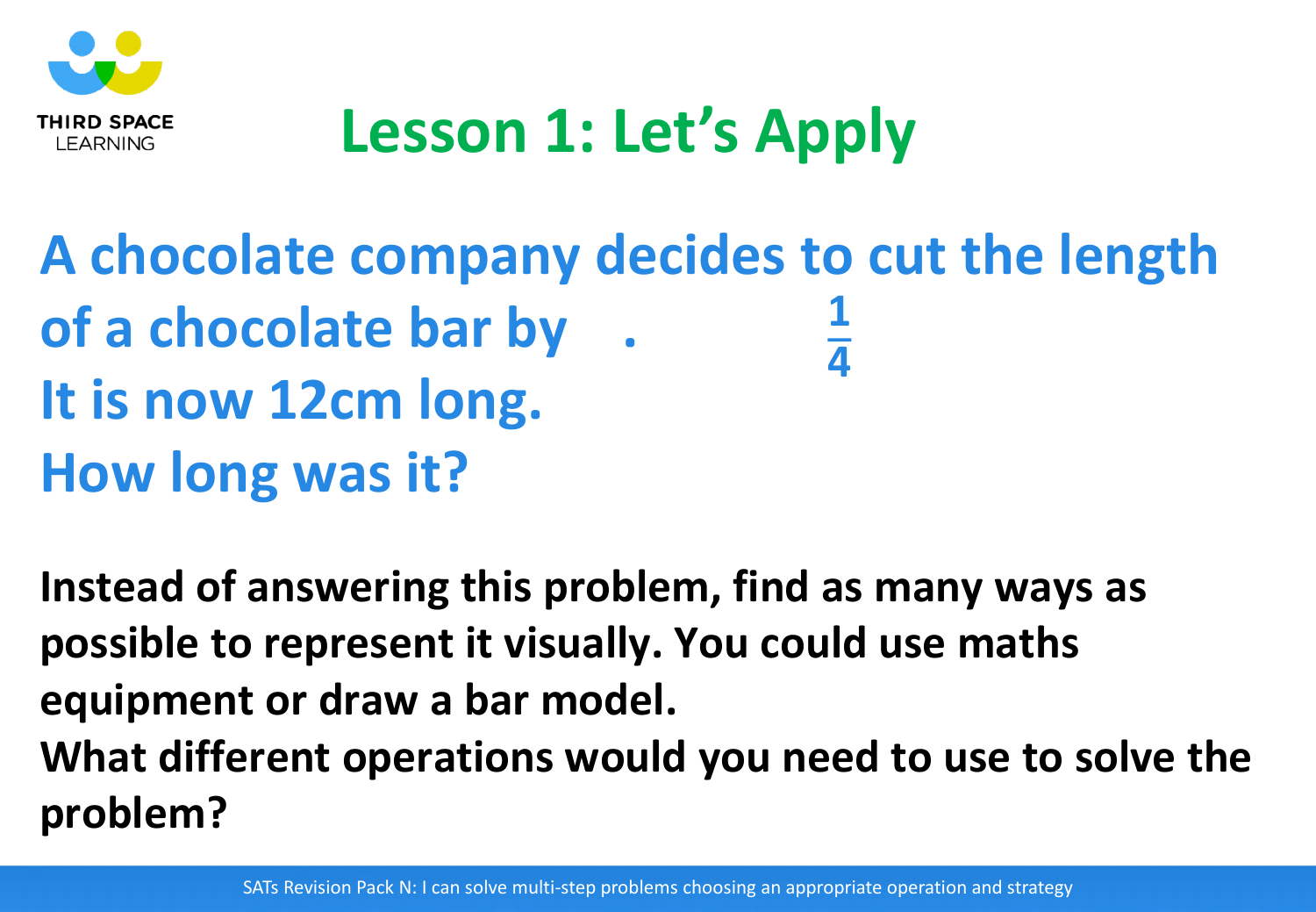

## **Lesson 2: Let's Think**

- **This problem is not solvable at the moment:**
- **Amir has 7 plastic squares.**
- **He puts them together to make a shape.**
- **What is the area of his shape?**
- **If you could insert one more piece of information so that the problem becomes solvable, what would you insert?**
- **Choose a piece of information so that the problem becomes a one-step problem.**
- **Choose a piece of information so that the problem becomes a two-step problem.**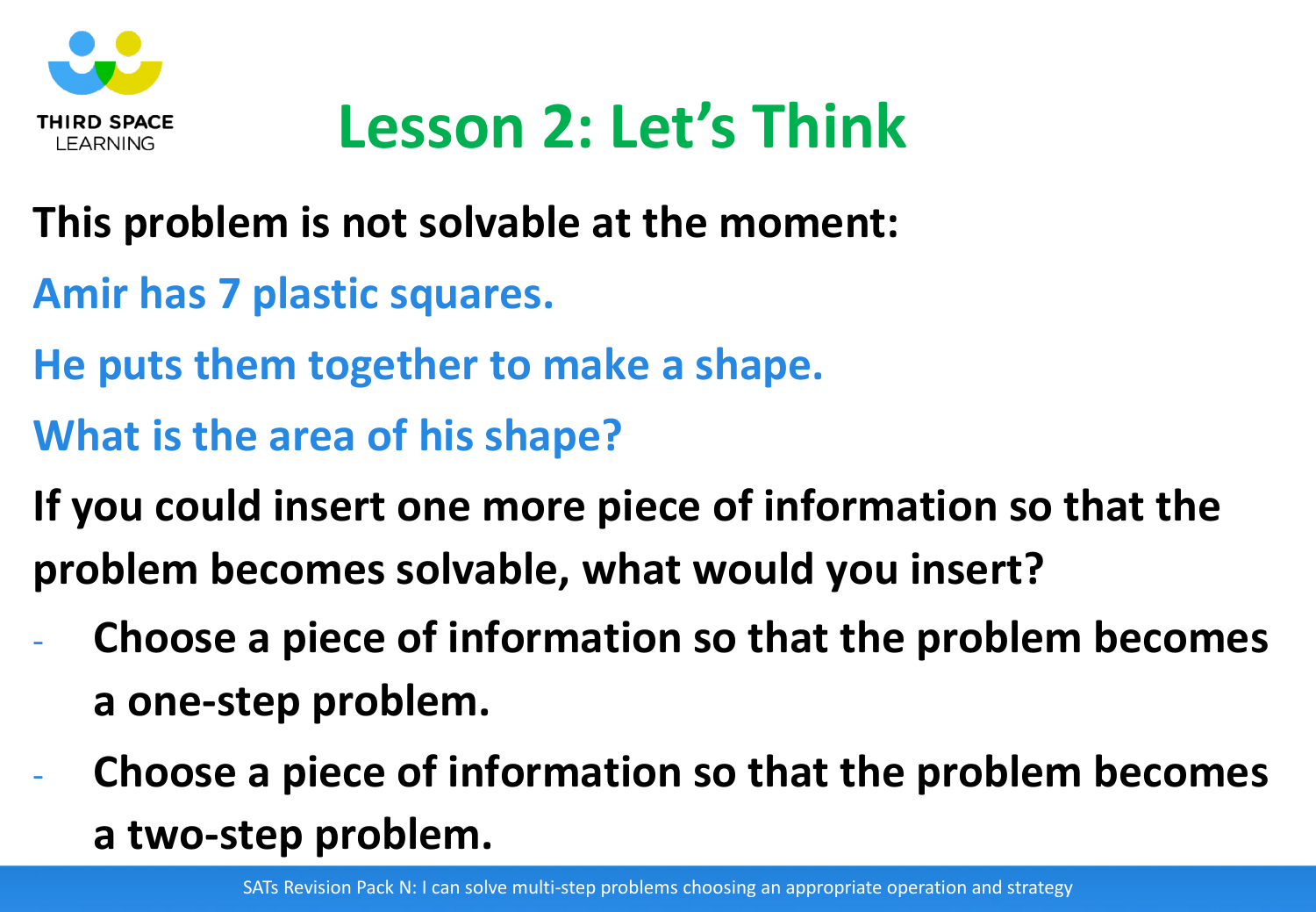

## **Lesson 2: Let's Apply**

**Michael reads 9 pages of his book every night. At the start of the week he is on page 157. By the end of the week he has 48 pages left. How many pages does the book have?**

**Before answering this problem: Describe how you would work out the answer to each step of this problem in your head. How could you model the problem using a bar model?**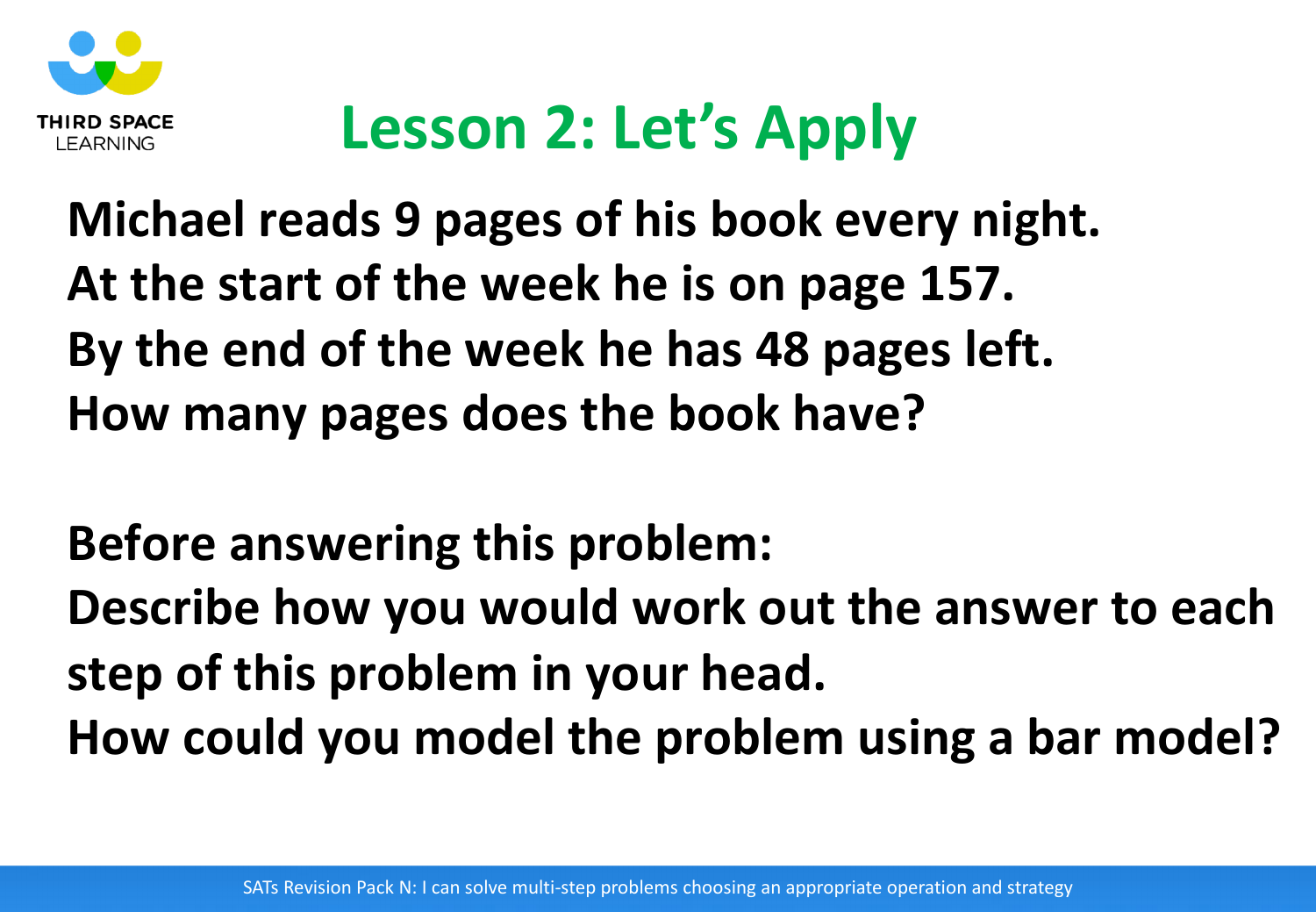

#### **Lesson 3: Let's Think**

**Choose one of these number sentences.**

**With a partner, write a problem based on the number sentence you have chosen.**

- **A. (476 + 328) ÷ 4**
- **B. (476 – 328) x 4**
- **C. 476 x 4 – 328**
- **D. 476 x 4 + 328**
- **E. (476 – 328) ÷ 4**
- **F. 476 ÷ 4 + 328**